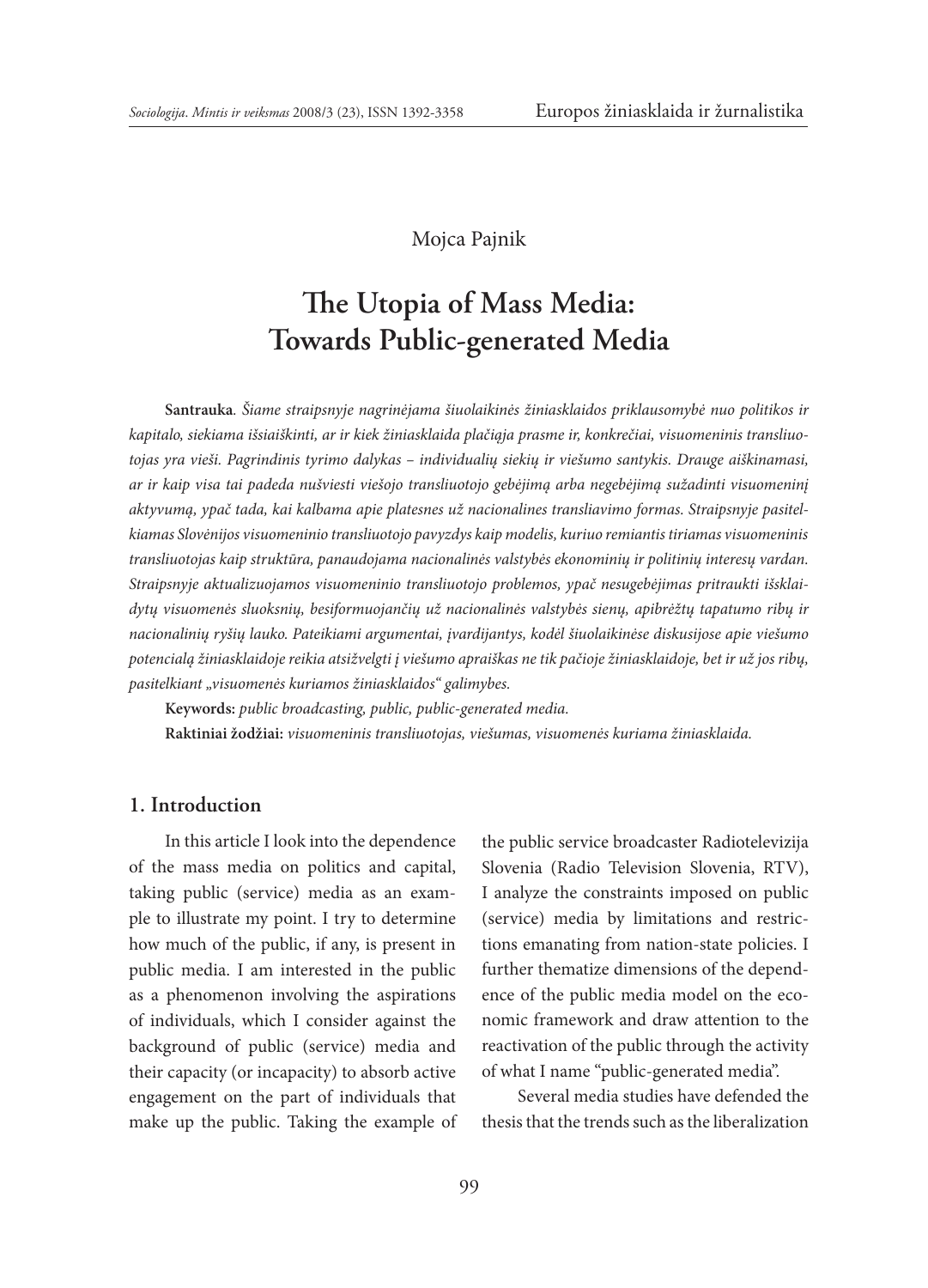of the market and the commercialization and concentration of ownership have relocated media communication, subjecting it to market laws and that these trends have increased media dependence on everyday politics by removing communication from the public or by relocating communication political and economic structures. Therefore, pursuing similar arguments nowadays produces no radical new insights in this area. This said it is worthwhile adding that debates on media policies usually circumvent this subject rather than focus on it, which is not an unimportant fact in itself. Similarly, it has been thematized on many occasions that the mass media, depending on the policies of nation-states and despite their legal (de)regulating measures (or because of them), have drifted away from the public with the tendency to transform citizens into recipients or consumers.

In this text I raise the question of whether the public, understood as a phenomenon with its own activation potential, is conceivable at all in the context of the present day mass media, either public or commercial. I start from the thesis that the public has emancipatory potential which, when considered in the media context, coincides with the idea about the "public-generated media" which are not, as I will show, "public media." As a matter of fact, viewed from the perspective of the influence of economic and political factors, public media can even be thematized as antithetical to the phenomenon of the public.

In the 1930s, Dewey (1927/1984) linked the "commodification of communication" to the "eclipse of the public." This thesis was actualized decades later by Habermas (1962/1989) through his criticism of the "drying up of the public" as a consequence of the societalization of the media, increased political influence and booming consumer culture. Sennett (1977/1992) proposed a similar argument advancing a thesis about the "fall of public man."

Recent analyses of the public that draw on the critique of mass media society continue to rely on the theses dating from the 1960s about the "decline of the public sphere," "entrapment of the public" (Mayhew 1997), and "the decline and fall of public service broadcasting" (Tracey 1989). These texts critically thematize the corporative and apolitical colonization that produces a public confined within a media system governed by the principles of economic profitability and political efficiency. Viewed as a critique of the media in the era of neo-liberalism, these studies are undoubtedly important and cannot be brushed aside on the grounds that they have become mired in a total critique and normative ideals. However, more recent studies have been less preoccupied with criticizing the societalization of the public and the decline of its potential, and have increasingly focused on the treatment of the public as a phenomenon of citizenship (Bohman 1999; Fraser 2005). Although they still consider the trends towards depoliticization, they also ponder over the potential of alternative conceptualizations.

### **2. Public-generated Media**

During the 18<sup>th</sup> and the 19<sup>th</sup> centuries, newspapers were originally conceptualized as a public space for the publishing of citizens'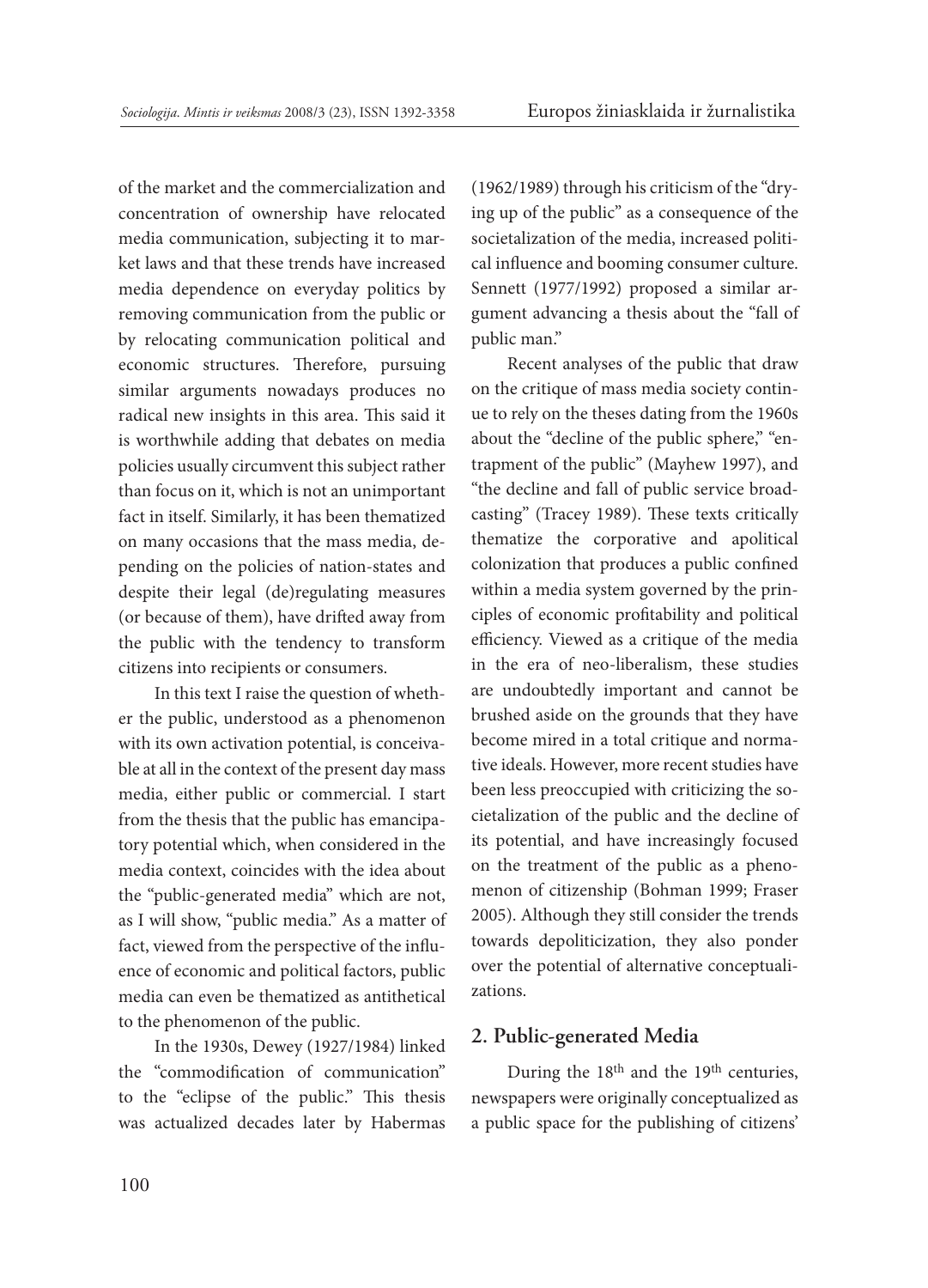opinions and reasoning, meaning that they represented a supplemental space for the debates held within public and private spheres. During this specific period of history, the media indeed possessed the potential to engage the public, but this lasted only a "split second" (Habermas 1962/1989; 95). With the arrival of the print media, media reporting became established as the only legitimate form for debates and related interpretations.

The sociological tradition, with its functionalist orientation, would explain this shift by stressing the necessity of social development, where the media must play their "social function" of gatekeepers, in such a way that they select from the multitude of information and present it to the people in an efficient way. The logic of parliamentarianism established the ideal of representation of people, and the media became established as a mediator for representation. According to Arendt, the boom in mass society and mass media brought to an end the thematization of citizens' activity and began to promote the idea of the people as a homogeneous group. The notion of the active public began to disappear, with the term active used here in the sense of debate, activity, the publishing of opinions, the passing of judgments, and not in the sense of professional representation of the people (Arendt 1958).

I would like to point out that the principle of freedom to publish opinions, which took hold in the print media for a short period of time, should not itself be absolutised. In western societies, access to the media has always been predicated on possession, which is the privilege of well-off, educated white people. On the other hand, the principle of possession and related public reasoning were reinforced through the denial of these capacities in other groups, for example, women, foreigners, children and so on. Nevertheless, the idea underlying the early stages of print media development was to enable the formation, expression and publishing of opinions, with the media seen as forums of activity. This role is different from that which the media assumed later as a watchdog on government. Rather than asserting their original role with regard to citizens as co-creators of media communication, the watchdog role legitimized the media as a corrective of government.

Consequently, the mass production of the media enabled by the industrial revolution turned freedom of the press into corporative freedom, which stands in contrast to individual freedom to act publicly and publish opinions. Media debates generated by citizens functioning as the public were taken over by the media functioning as corporative systems of representation, and by editors and journalists as professional content creators: freedom of the press was transformed from freedom to print into freedom for the print (media) (Splichal 2005: 29) and citizens' freedom into corporate freedom.

With the media gaining ground as a means of defining societal norms, the idea of newspapers as "readers' forums" or "spaces of open dialogue" that transcend the instrumentalized function of information provision and entertainment and enable exchange of opinions among readers, editors and writers was used to a lesser degree (Goodman 1994; 174). Consequently, the subsequent development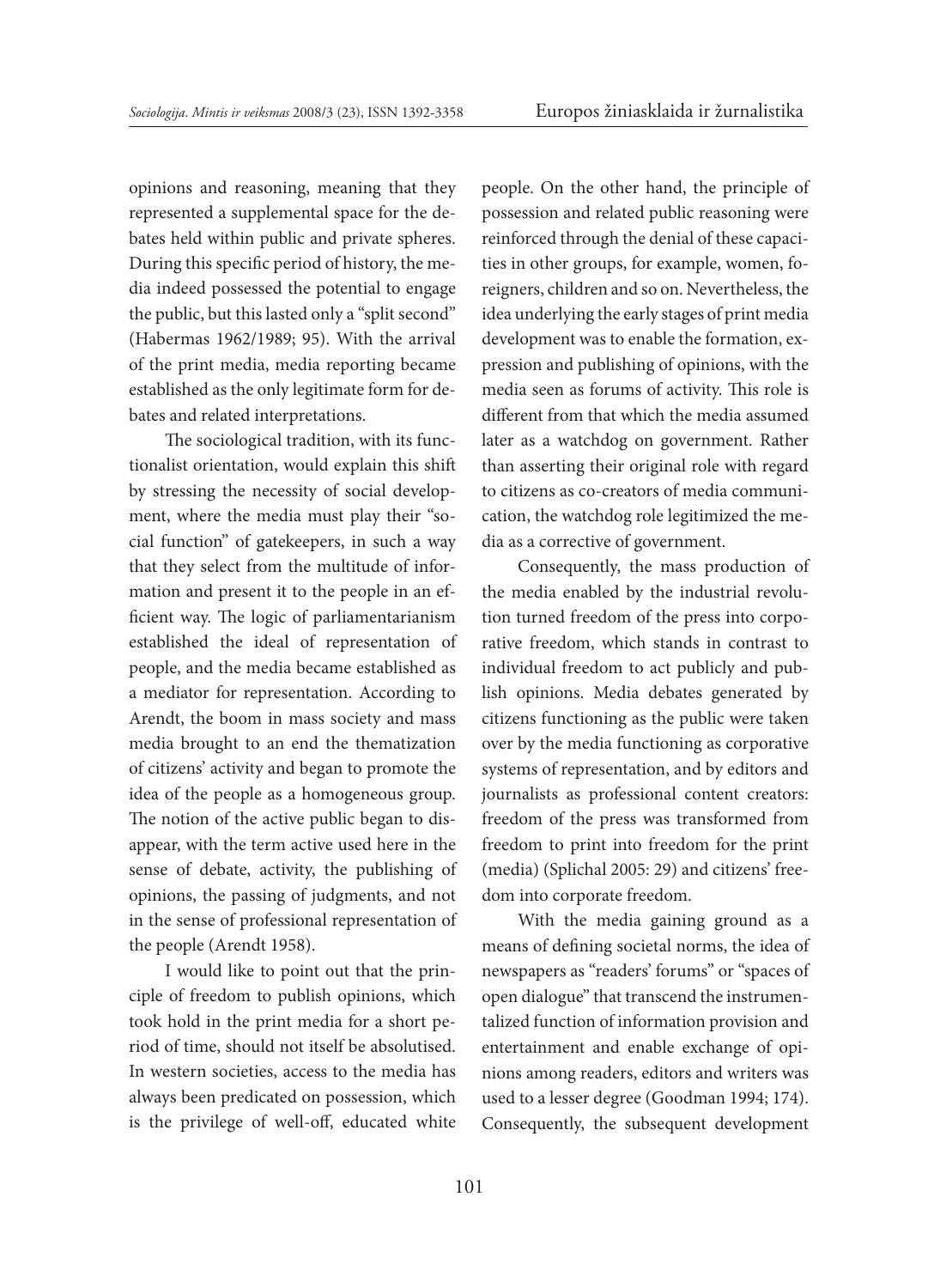of the media adhered less and less to the concept of forum as a space for the exchange and confrontation of opinions and implementation of various practices for articulating topical issues. It was not only the watchdog role that contributed to the increased apoliticality of the media, but also increasingly the consumer-oriented attitude towards the audience, which the media adopted under the influence of Smith's economism of the 18th century.

The media as a public sphere and as a space for and principle of opinion exchange, were turning into instruments for the furthering of interests of political and economic governmental structures; political parties, national institutions and interest groups used the media to present themselves to the public, which acquired the meaning of the "people" (Habermas 1962/1989) seen as a homogeneous national body.

As Habermas established decades ago, the concept of the public as the people reinforced the naturalness of representing political and economic elites in the media, which today present themselves not so much to the audience as to themselves, that is to say, to their political opponents and economic competitors, rather than to citizens as the public (Davis 2003). The propaganda practices used in PR strategies and adopted by the media, the practice of publishing press releases and a drift away from investigative journalism, changed not only the media but also the public. The latter became the recipient and the buyer of press releases collected and mediated using the techniques of media management.

The idea about the public-generated media, according to which individuals should publish their opinions instead of journalists doing so on their behalf, can be traced in Dewey's project *Thought News*. Public oriented media, as conceptualized by Dewey, are not public media, because they are not media *for* the public. The public is not separate from them in the way a subscriber is separate from a television or radio program, or a target reader or consumer from a newspaper. The utopian potential inherent in public-generated media stems from the public, understood as a public space in which citizens express their own opinions instead of their representatives doing so on the citizens' behalf. Public-generated media do not seek legitimacy in representation, because they are not based on a representative system; neither are they based on a system of addressees because, if we follow Dewey, these are not audience-created media. Nor do they rely on the idea of possession, meaning that they are not public media or media *from* the public.

Public-generated media, in the sense of a public space for activity, create the public, which in turn creates the media through its activity, i.e. by publishing citizens' opinions. This type of public-generated media, which first appeared centuries ago in the form of leaflets, theater performances or pamphlets, is created by individual citizens acting in their own names; an action which distinguishes them from the representative journalism of the mass media.

Today we frequently encounter the interpretation that the public is the owner of the public media; the modern "public" therefore owns the public media, and this trait sets it apart from Dewey's public. The modern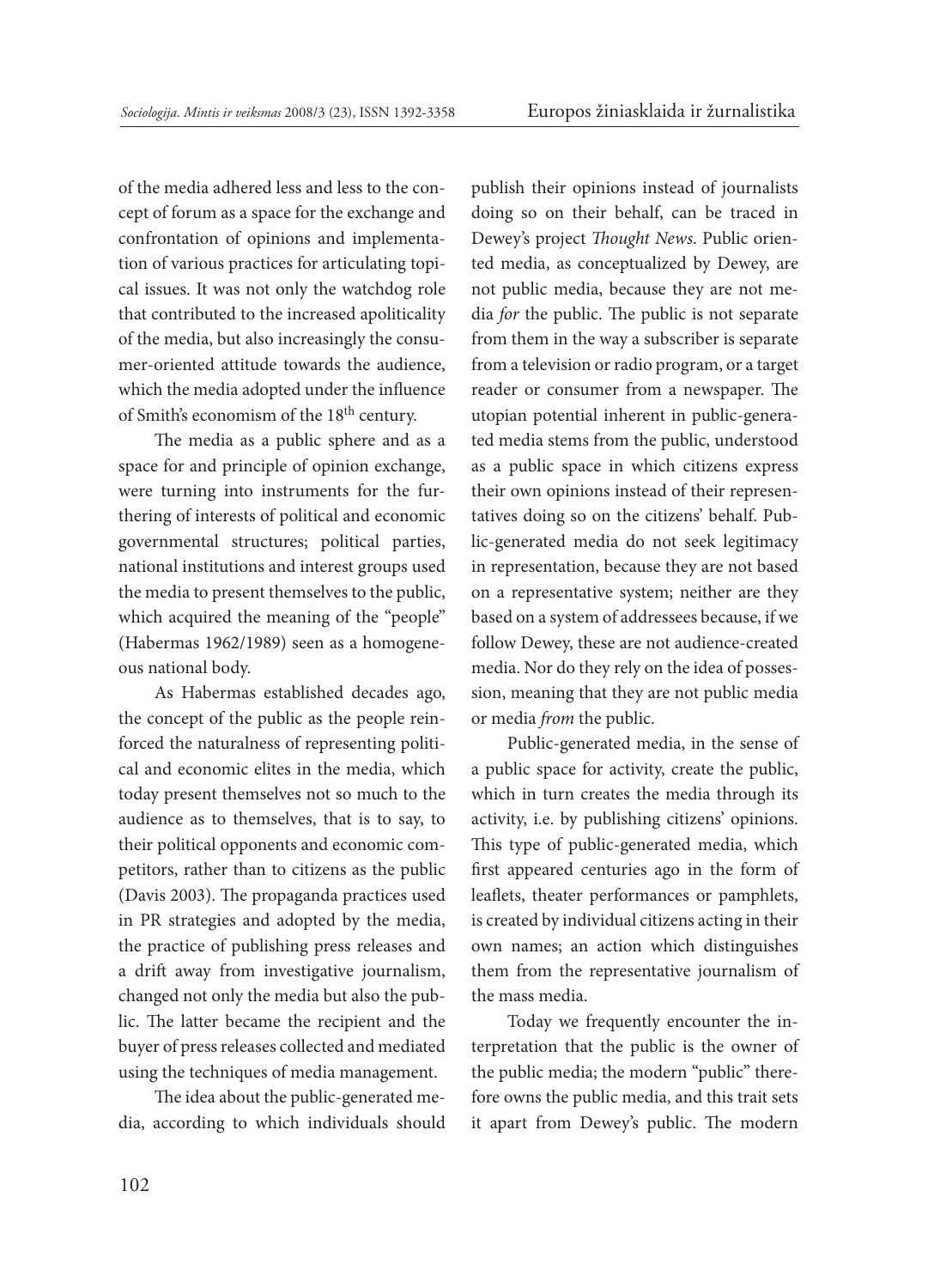public is not composed of citizens who cocreate a public space by publishing opinions. The phenomenon of the public is in this case colonized by the political structures, owner and advertiser systems which are legitimized as strong publics compared to "ordinary" citizens. By claiming to be the public, they can even occupy or swallow up the entire citizen potential. One such example includes political or capital structures in the disguise of civil society.

The idea that the public is not sufficiently "enlightened" and therefore is not competent enough to publish opinions is related to the sociological theorization of mass society, particularly during the first half of the 20th century. According to this, society produces atomized and individualized individuals who do not have an interest in acting publicly. In many cases, the assumption behind this type of theorization, which has frequently attracted criticism, is that the problem lies with individuals and their lack of interest in publishing opinions and in public activity.

Viewed from this perspective, the selective media system appeared as the only sensible alternative. The logic of professional representation resting on a vision of ignorant masses needing organization, which was for several decades corroborated by theoretical and empirical sociological works, contributed to the legitimacy of the professional representation of the public, leading to the marginalization of its potential during the 20th century. Even today the public continues to be described inadequately, for example, using the term "weak public" to denote new social movements that presumably lack true levers and sufficient potential to generate change, although one can conceptualize that change is effected precisely through the activity of these "weak publics."

The public of public media is a "strong public" composed of national and parliamentary structures and economic lobbies, whose operation is news *par excellence* for public media. The mass media start from the assumption that an *a priori* relevant form of communication is one that originates with the political representatives and economic lobbies and flows in the direction of citizens, from one group of political representatives to the other, and from one economic lobby to a competitive lobby – by way of the media. By automatically attributing newsworthiness to the activity of economic and political structures, the mass media not only emulate PR skills and communication management strategies, but legitimize these structures as a "new public" based on Meyhewen's model (1997).

For public media, the political and economic management of the country is news, while "weak publics" constituted by various movements remain faceless and voiceless. For weak publics, the mass media space is limited. Moreover, these publics are presented in the mass media as invisible or unimportant publics; they are frequently dispossessed of their opinion to the benefit of strong publics, or their opinion is presented as marginal, even damaging, and without the potential for change (Timms 2005).

The professionalization of journalism can also reinforce the representational model of the media, if groups of professionals are formed who supposedly serve the interest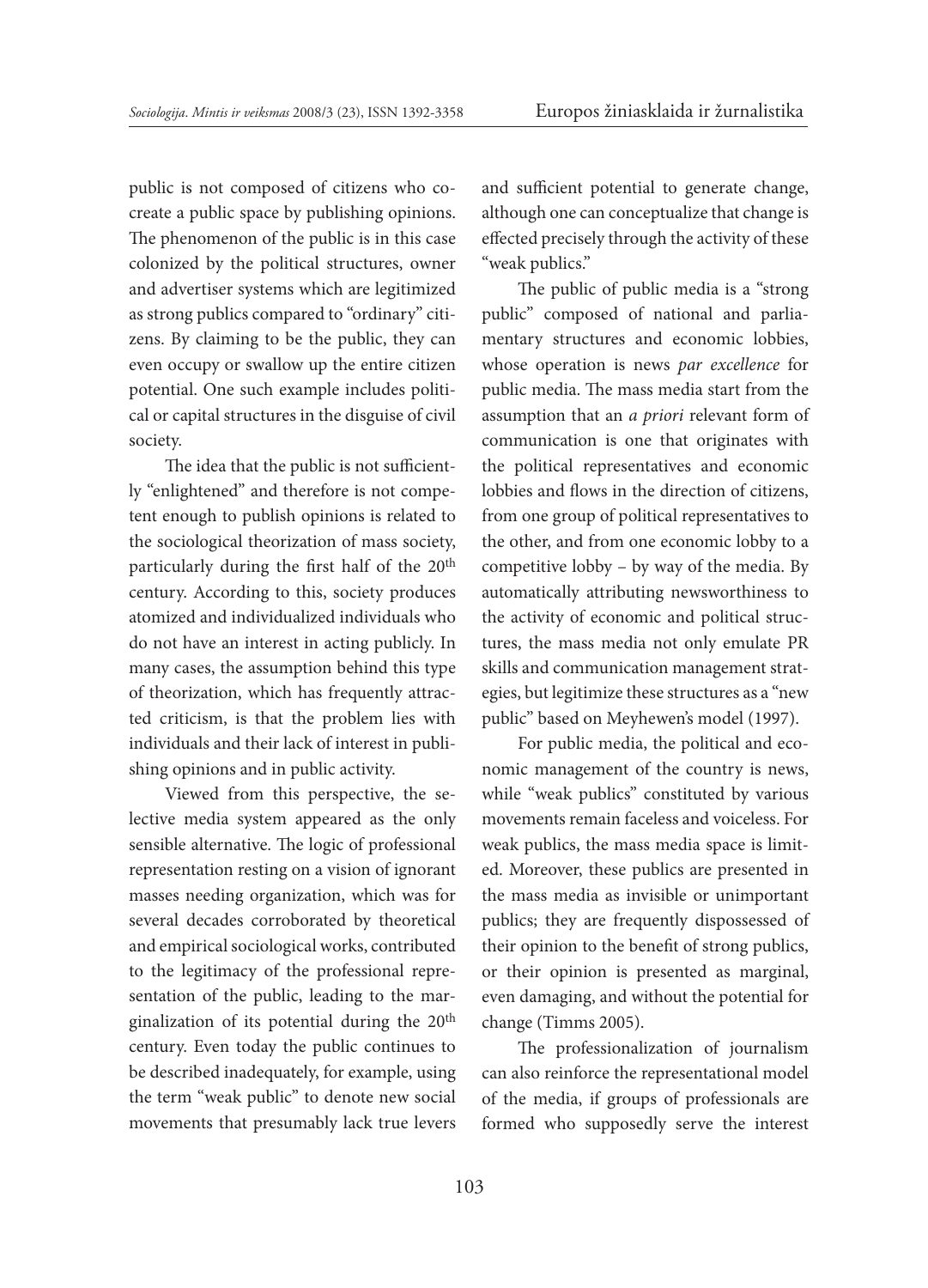of the public and address the public that has no access to the creation of media content. At least from the time of Dewey's utopian project, which was an example of philosophy in action, it seemed almost inconceivable that the media should not be based on the gatekeeper principle. However, with the help of new technologies and through the activity of alternative publics, for example, through amateur-journalist practices (Atton 2004; 34-5), alternative media, community media and the media of new social movements introduced important alternatives to the dominant belief that media are necessarily legitimized by representational principle and dependent on politics and capital.

Viewed from this perspective, the approach of the mass media, meaning the professional editorial and journalistic practices that overlook the fact that the communicational right to publish opinions belongs to citizens and not to corporations, increasingly appears as just one among many methods of putting world affairs "in order." The criticism of the Indymedia project showed that alternative media, too, may appear in mainstream arrangements, for example, when they become disproportionately exposed as the ultimate example of alternative media production. Neither are alternative media immune to the logic of profit, but, despite this, it is precisely the alternative media in their dimensions of public-generated media that teach us that individual activity, expression and publishing of individual opinions should also be considered outside the current editorial and management practices pursued by the mass media.

# **3. Public Service Media as a Mechanism of the Nation-State: The Example of Radio Television Slovenia**

When discussing the presence (or absence) of the public in the context of public media, we must also mention the confinement of the media within the frameworks of nation-states in addition to their dependence on the logic of economic profitability. The Westphalian-national basis of public sphere theory has been problematized only recently. Fraser (2005) pointed out that it is only the recent increased significance of transnational phenomena associated with globalization, postcoloniality and multiculturalism that has necessitated the reconsideration of public sphere theory in a transnational frame.

The author exposes the current limitations of the politics of nation states to thematize anew the potential of the public to effect changes in a transnational frame. She stresses that the media are constituted as an integral part of a modern nation-state, which should be redefined within the transnational perspective, along with the media. Fraser emphasizes that Westphalian-national print media, radio and television form an essential part of the communication infrastructure of a nation-state. According to this, public service media found legitimacy within the framework of the nation-state management along with the national economy, national citizenry, national language and literature. "The point is," says Fraser, "to generate through (Westphalian-national) processes of public communication a body of (Westphalian-national) public opinion.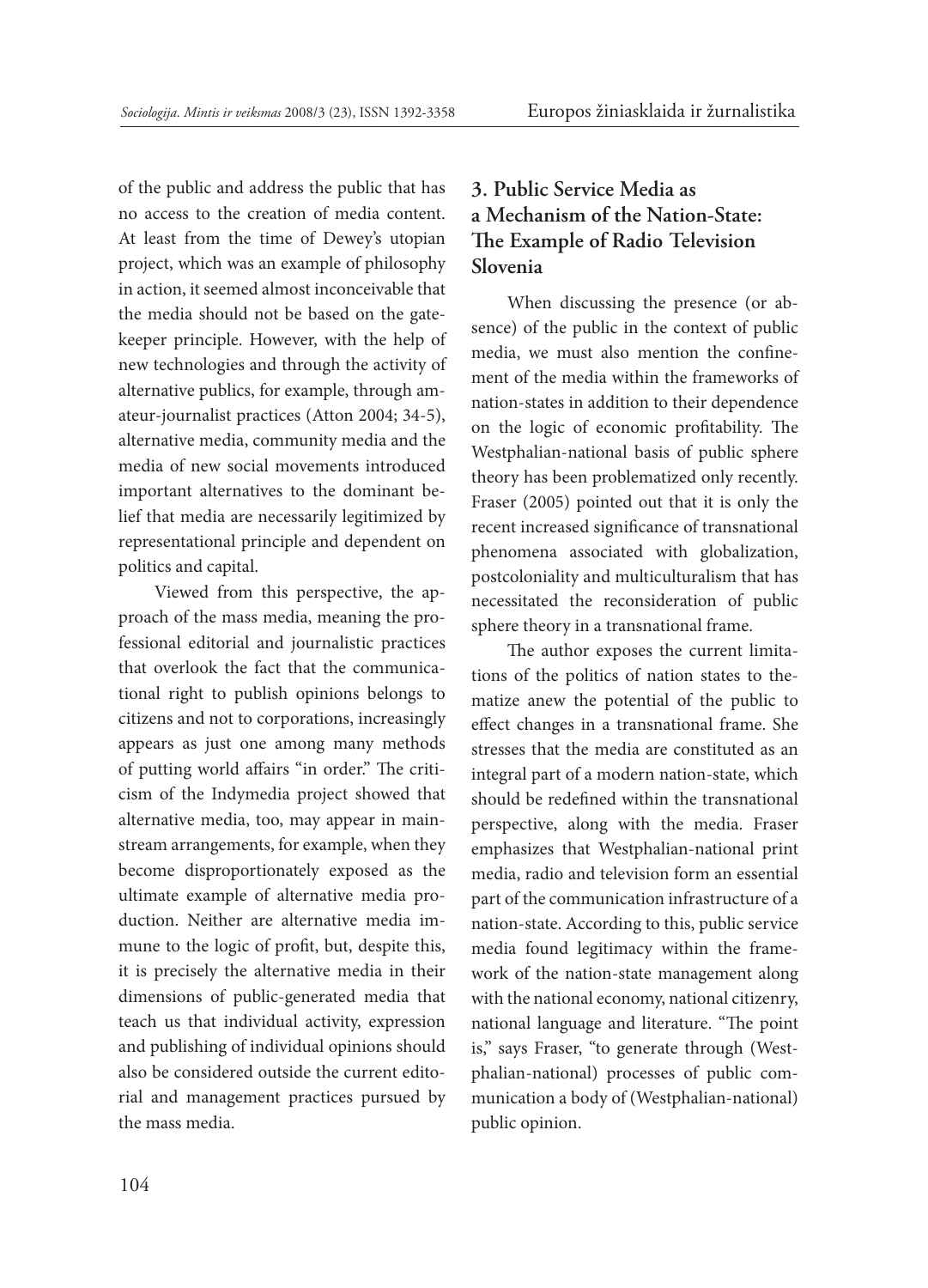This opinion should reflect the communicatively generated (Westphalian-national) general interest of the (Westphalian-national) citizenry concerning the management and ordering of the common conditions of their (Westphalian-national) life, especially the (national) economy. The further point is to empower the body of (Westphalian-national) public opinion so generated vis-à-vis private powers and the national state, to hold the (Westphalian) state accountable to the (Westphalian-national) citizenry, and to 'rationalize' (Westphalian) state domination. So understood, the (national) public sphere is a vital institutional component of (Westphalian-national) democracy" (Ibid.).

Several of the specialized media, alternative media practices, independent media production and changes introduced by new information and communication technologies point to trends towards the denationalization of communication and communication that extend beyond the Westphalian-national borders. If we take into account Fraser's interpretation, these practices are difficult (or impossible) to find within the public media model. Fraser argues that Westphalian-national media as public media became established as a tool aimed at ensuring the success of specific, political and management projects of nationstates.

In the transnational context, however, we confront the question of whether public sphere theory is "so thoroughly nationalWestphalian in its deep conceptual structure as to be unsalvageable as a critical tool for theorizing the present?" Fraser sees publicsphere theory as worthy of preservation, but needing reconstruction within the transnational frame because transnational publics cannot be simply transposed to existing institutions. Viewed from this perspective, public media as institutions lack public potential, since changed circumstances exact a reformulation of the critical theory of the public sphere in such a way as to illuminate the emancipatory possibilities of the present "postnational constellation" (Ibid.).

The effect of the Westphalian-national framework can be illustrated empirically using the example of the Radio Television Slovenia Act.1 Article 1 defines the status of RTV, which is "a public institution of special cultural and national importance" that "performs a public service related to radio and television activities ... with the aim of ensuring the realization of the democratic, social and cultural needs of the citizens of the Republic of Slovenia, of Slovenes abroad, of the members of the Slovene minorities in Italy, Austria and Hungary, and of the Italian and Hungarian communities in the Republic of Slovenia." According to this definition, the public is composed of individuals forming a national community, i.e. citizens of the Republic of Slovenia or groups here singled out as having importance for the nation, including Slovenes abroad and "national" minorities.

<sup>&</sup>lt;sup>1</sup> Official Gazette of the RS 96/2005.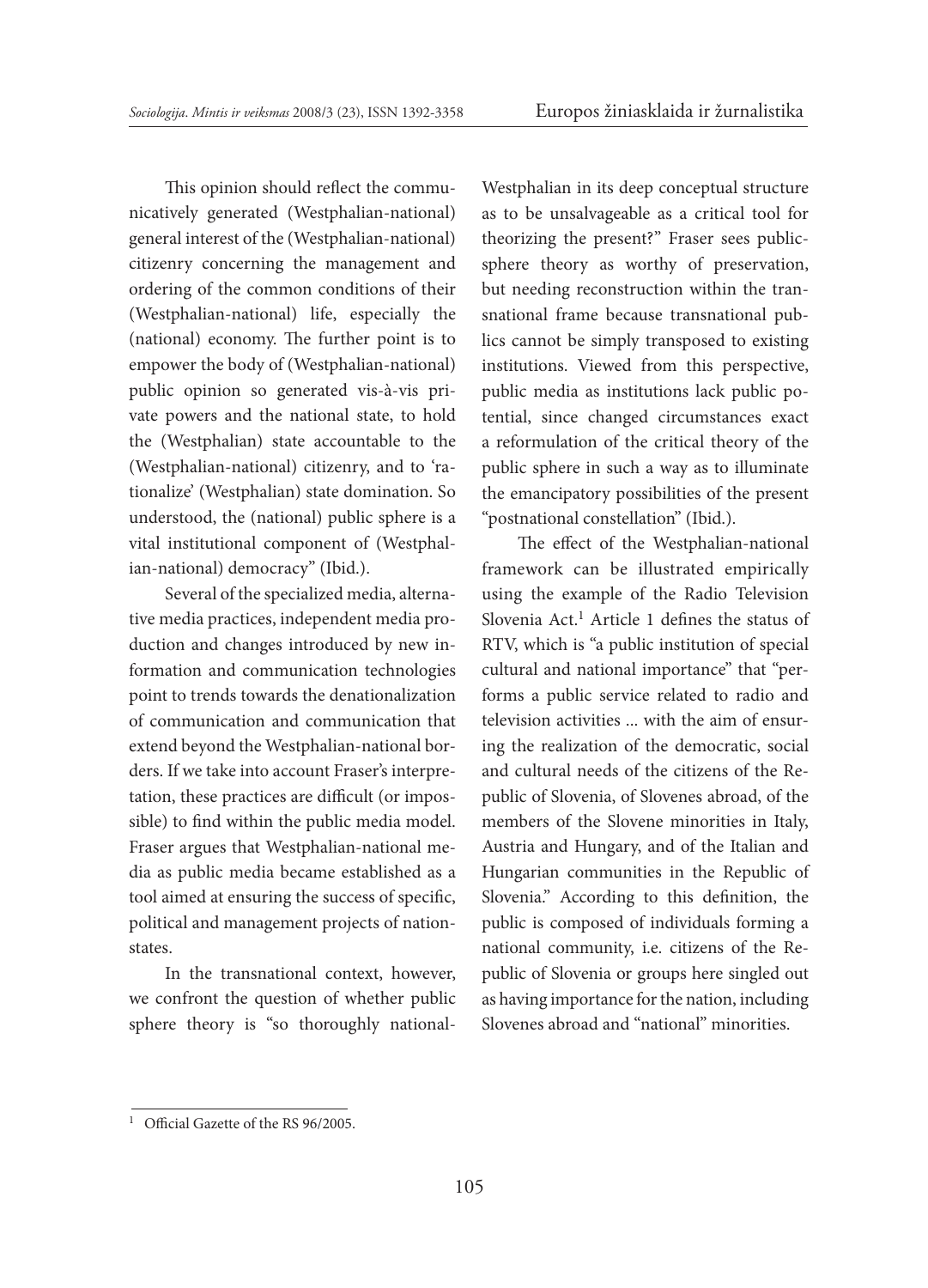In listing the services performed by RTV, the law defines the public in the context of what Fraser termed Westphalian-national citizenry. According to the content of the articles listing the services of RTV Slovenia, these are programs for "autochthonous Italian and Hungarian national communities," "the Roma ethnic community," "Slovene national minorities in neighbouring countries," "Slovene immigrants abroad and expats" as well as the "foreign audience." In other words, in the context of this public media outlet, the public is determined by the national and (limited) ethnic substance, which confirms Fraser's thesis that the public of public media is nationally homogenized and that it is not seen as consisting of dispersed individuals and their changing identities (which transcend interpellation into national and officially recognized ethnic minorities.)2

Other publics mentioned in Article 4 are "blind and partially sighted people and deaf and partially hearing people, the disabled and registered religious communities." By defining the Roma as a nationally relevant "ethnic community," or the disabled as "a group with special needs," the law indeed emphasizes the need for content targeted at groups for whom access to the media is harder. However, this kind of wording may also have a different effect: it may homogenize individuals based on a common, pre-defined identity denominator that neglects differences among them. A number of studies, for example, feminist studies, showed that emphasizing common denominators of ethnicity, disability and so on, has the effect of totalizing identity and experience, while creating a marginalized situation, and thus causing social trauma, as when, for example, a person with disability is identified only by his/her handicap.

The categorization of citizens into various publics of public media reveals an understanding of the public as a collection of various categories of citizenry based on national, ethnic or religious principles and an evident identity of the handicapped. My purpose here is not to argue that any differentiation is a priori nonsensical. What I want to point out is the problematic nature of the premises underlying categorization. Within the frameworks thematized by Fraser, categorization serves to give legitimacy to the public media based on national principles, while overlooking the complexities of identification and omitting other groups that belong either in no nationally relevant category, say, migrants, or in the category having "specific national cultural or identity traits", for example, gays and lesbians.

The confinement within the national framework is evident from the wording repeated several times that the programs produced must be of "special importance to the Republic of Slovenia" or must be of "national importance," as formulated in some places. Article 3 mentions two "national" television channels and three "national" radio channels.

<sup>&</sup>lt;sup>2</sup> Further analysis of public media in Slovenia as a platform for the reproduction of national identity and the consolidation of the Slovene national identity is accessible in Volčič (2005) and Mihelj (2005).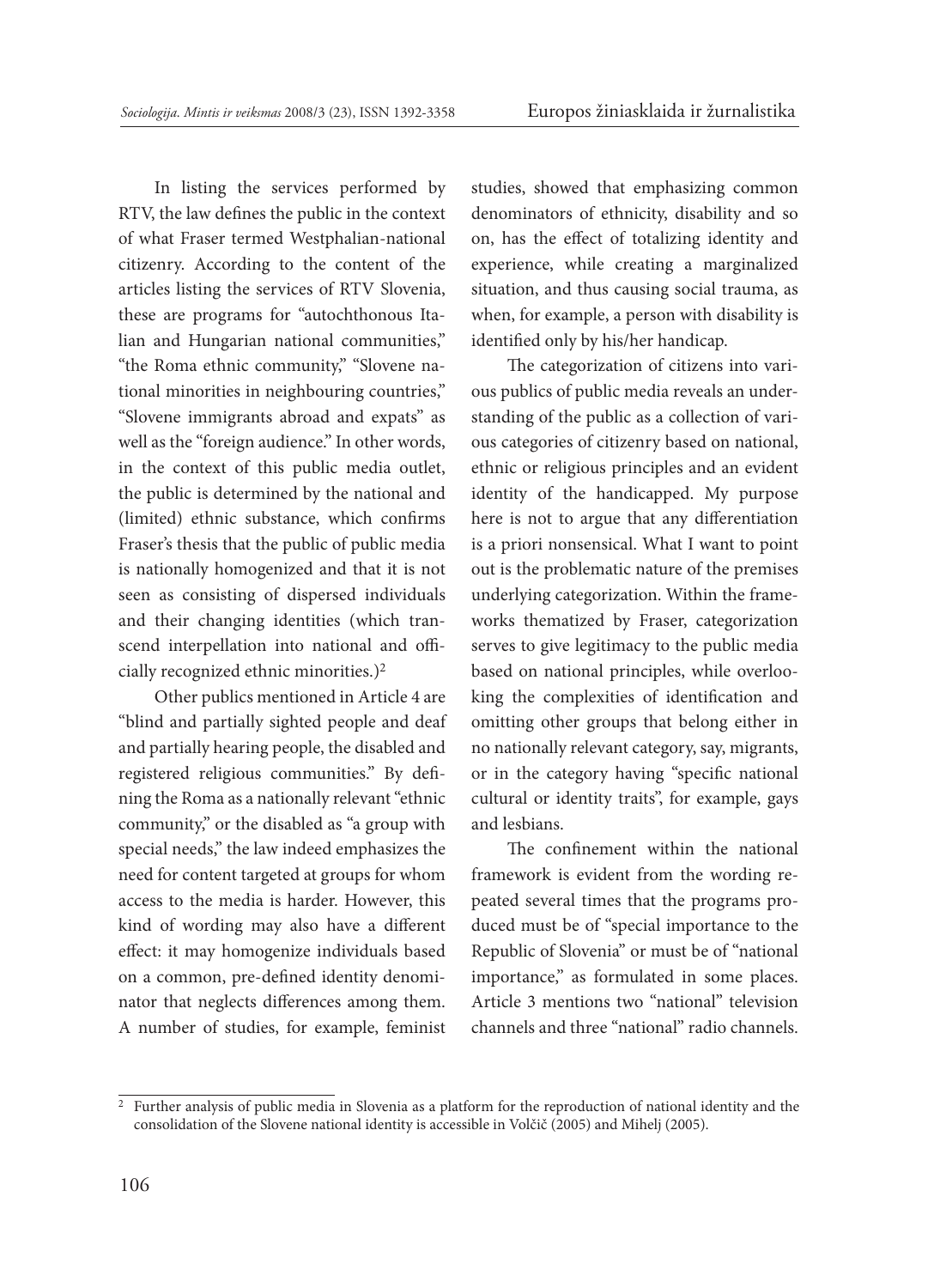Obviously, this Act does not try to elaborate the concept of the public, not even on the level of declaration. If we apply Fraser's criticism to the provisions stipulated by this law, the "special national television channel" makes Radio Television Slovenia a "Westphaliannational media outlet" *par excellence*. This special channel is devoted to the representation of the state, in the sense of presenting political technology or, as it is formulated in this law, "to the live broadcasting of the sessions of the National Assembly of the Republic of Slovenia and its working bodies..., to provide complete information to the general public regarding all other parliamentary activities."

References to nationality are also found in the section speaking about the need for programs to "encourage links between national communities and their nation of origin." The Act further mentions "inclusion of cultural and other achievements by the Italian and Hungarian nation in programs aimed at national communities." Other content/programs that categorize the publics of this public institution are programs that "broaden the understanding of Slovene history, culture and identity" and provide information about issues relating to "state defense, including issues regarding the functioning of international institutions that Slovenia is a member of."

By strictly defining national subjects and nationally important content, the law reveals not only that this public media outlet is restricted by the national framework and that it lacks global perspective, but also that it is a representative media outlet that serves to ensure the provision of information on and presentation of nationally important matters. Here, the public is primarily represented by the citizens of Slovenia, autochthonous and national minorities, and Slovenes living abroad.

The law defines the national substance and then presents this public as the recipient of media content. That is how public media "present and promote," "inform," "spread understanding" and "create" media content. Consequently, the principle of activating the public in the context of public media appears impossible. The Radio Television Slovenia Act refers to nationalized subjects as "viewers and listeners" whose active role is reduced to "access to programs wherever possible," as mentioned in Article 4, which lists the services provided by RTV (including provision of information on the issues of security, defense, risks, cultural heritage and so on).

The normative potential of the public for the activation and participation of individuals in the creation of public media content, as Fraser would say, is reduced to addressing the public as a nation and to reporting "Westphalian-national news." According to this interpretation, public media lack the potential to engage with the disperse public that emerges from transnational perspectives and takes shape beyond fixed identities and national frames. Being dependent on political and economic pressures and legal norms, which support the representative system and circumvent the levers that would enable the public to see itself not as an addressee but as the "author of laws" (Habermas 1998), the public media have been drifting away from the concept of public-generated media described above.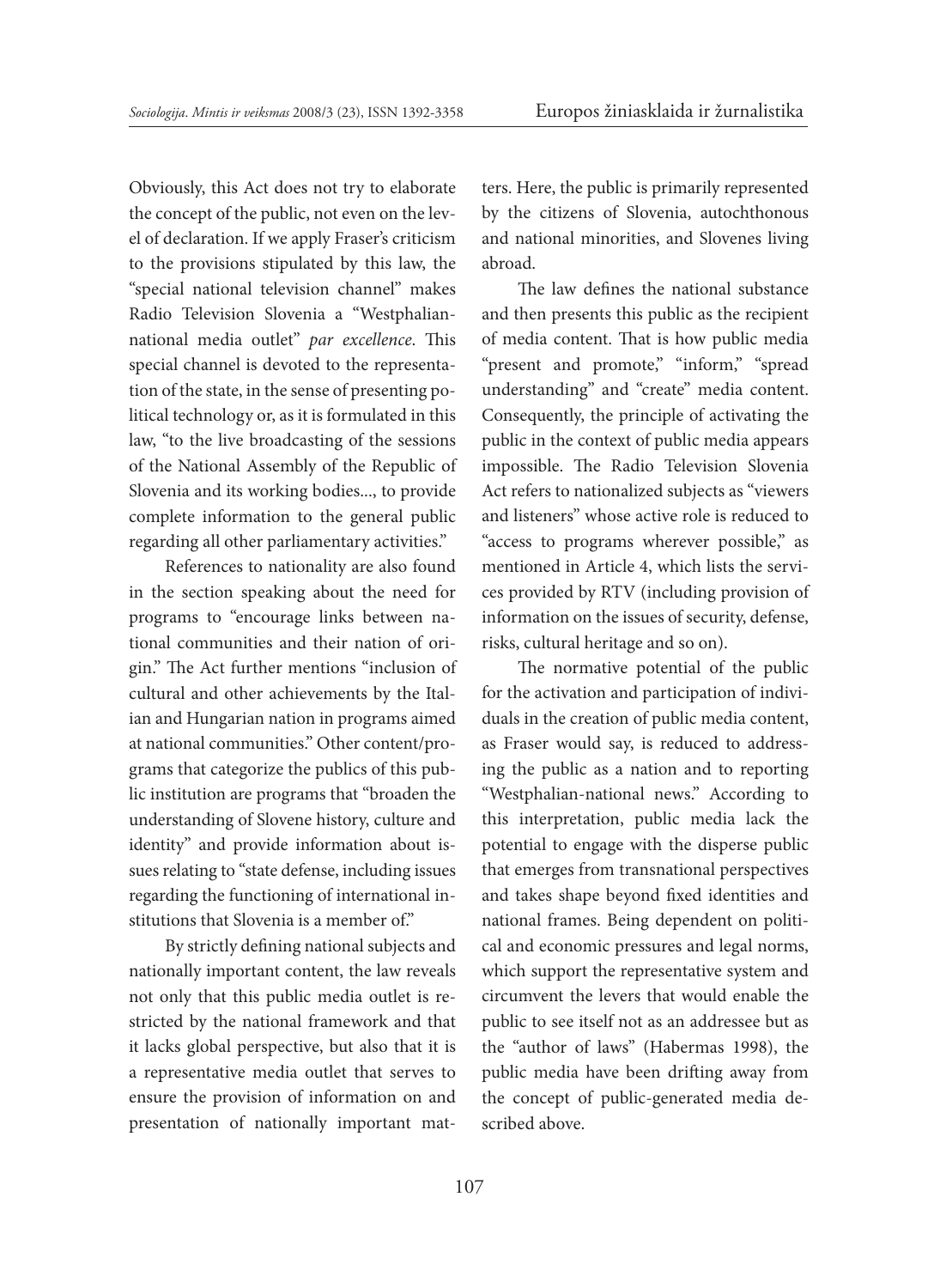## **4. Capital Management by "Strong Publics"**

The operation of the mass media, including public media, is increasingly dependent not only on national interests, but also on owners' and advertisers' capital, which dictates a specific type of media management based on the enterprise management model. The public in the sense of active citizens or of a public space, or of the public engagement of individuals (Pajnik 2006), can hardly be the addressee of the mass media (including public media) conceptualized in this way.

The addressee concept does not concur with the emancipatory and autonomous potential of the public, but rather with that of the audience. In this connection, it is necessary to take into account that in the present essay I try to consider the public as a phenomenon that generates activity, instead of dismissing it as just one among the many products that turn citizens into recipients. The potential of the public lies in the association of individuals and in exchanging speaker and listener positions with the aim of engaging in activities that go beyond the established principles followed by the media in addressing the audience (listeners/viewers), or presenting to them, or representing, for example, politicians (speakers) who are given access to the media.

According to this interpretation, the public is not established through dependence on owner and advertiser influence, or on the interests of political elites, or managerial drive for profit – all forces to which the mass media are subject. Instead, it tries to become actualized *through* such directions. The management model applied to modern mass media produces an audience that is not the public. The difference lies not so much in the passive reception of content and susceptibility to media leverage characteristic of the audience here contrasted with the activity of individuals or groups typical of the public. Such polarization has already been the subject of criticism, since the public so understood may prove to be an exclusivist ideal that only a handful of individuals, or the privileged elite, can approach (Fraser 1992).

Various cultural studies also demythologized the hypotheses, especially popular in the 1960s and 1970s, that the mass media render the audience passive and liable to succumb to manipulation. Since the 1990s, these studies have shifted away from critique of the media seen as social agents that passivize the public by turning it into an audience, and have instead begun to place emphasis on consumers' activity in selecting media content, while also drawing attention to the fragmentation of the audience and its subjectivization. Therefore, in this essay I thematize the public as a phenomenon that has the potential to create new, public-generated media practices, whereby I understand the public not as an exclusivist bourgeois nor as a neo-liberal, post-Fordian mass (Virno 2001), but as an activity taking place outside these frameworks or on their margins. By pursuing practices aimed at overcoming dependence on capital, the public (but not public media as well) is gaining an ever stronger foothold on the edges of modern mass society. These practices include citizen action, movements' activation, the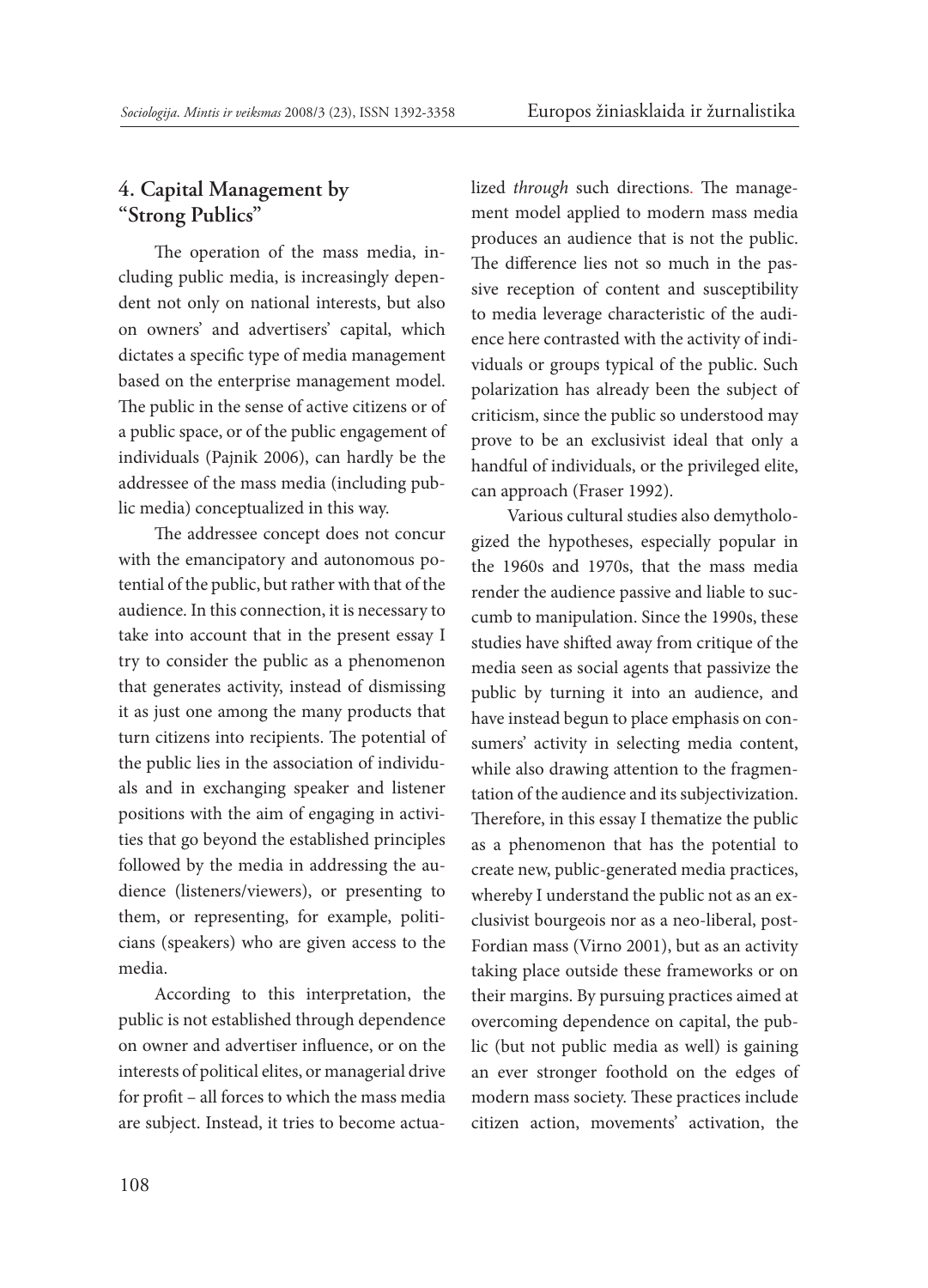creation of multitudinous public spaces, and approaches pursued by alternative media, for example, alternative video productions or an alternative use of the Internet.

It is a widespread belief that public media, in contrast to commercial media, address citizens as the public or, first, as the public and only then as consumers. However, it is questionable to what degree the principle of first addressing the public and then consumers can hope to perpetuate the public or, in other words, to what degree it subjects the public to the principle of economic management. Given the circumstances in which the media, guided by economic and political interest, or representation of these interests, address consumers, to what degree can we still speak about the public? The debates on (de)regulation and legal mechanisms aimed at a more careful balancing of the influence exerted by capital appear redundant in this context.

A restriction of the influence exerted by owners, advertisers, politics and capital, through efforts towards transparency of ownership, advocacy of consumer rights and so on, can indeed produce short-term results, but these strategies nevertheless remain the foundation of the enterprise management model applied to (commercial and public) media. Regulatory measures with a short-term effect can hardly "salvage" the public or may even reproduce the elite publics based on the bourgeois model. Given the pressures exerted by capital and advertisers, the question is to what degree the mass media, both public and commercial, can communicate with citizens understood as the public. It seems that aspirations towards citizen participation in communication, and the implementation of genuine communication as opposed to mere exercising of the right to be informed, necessitate activities that challenge the nationaleconomic foundations of the mass media.

Market laws are determined by the drive for profit and by overstated post-Fordian mechanisms aimed at stimulating the free market and economic growth. The underlying quest for profit does not contribute to the animation of public activity or the emergence of new publics, despite regulatory measures in the media field. Although it is expected that regulatory measures will bring about more independent print media and television and more inclusive programs, the power of the market, of advertisers and "infotainment" is also increasing daily. Alternative publics, which introduce changes in media practices and co-create alternative, minority and nonprofit media, are increasingly becoming counter-publics active at the edges of the mass society of commercial and public media. These publics are not solely reactionary as they are frequently branded, and their primary aim is not to exercise influence or earn profit. They emerge as a result of the practices mentioned above and, to echo Holloway (2002), they emerge beyond these practices.

Undoubtedly, alternative media should not be absolutized as having nothing to do with economic principles. But there does exist an essential difference between alternative media, on the one hand, and commercial and public media, on the other: the latter do not problematize post-modern PR strategies used in reporting, but take them as a social fact. Accordingly, for these media profit is a natu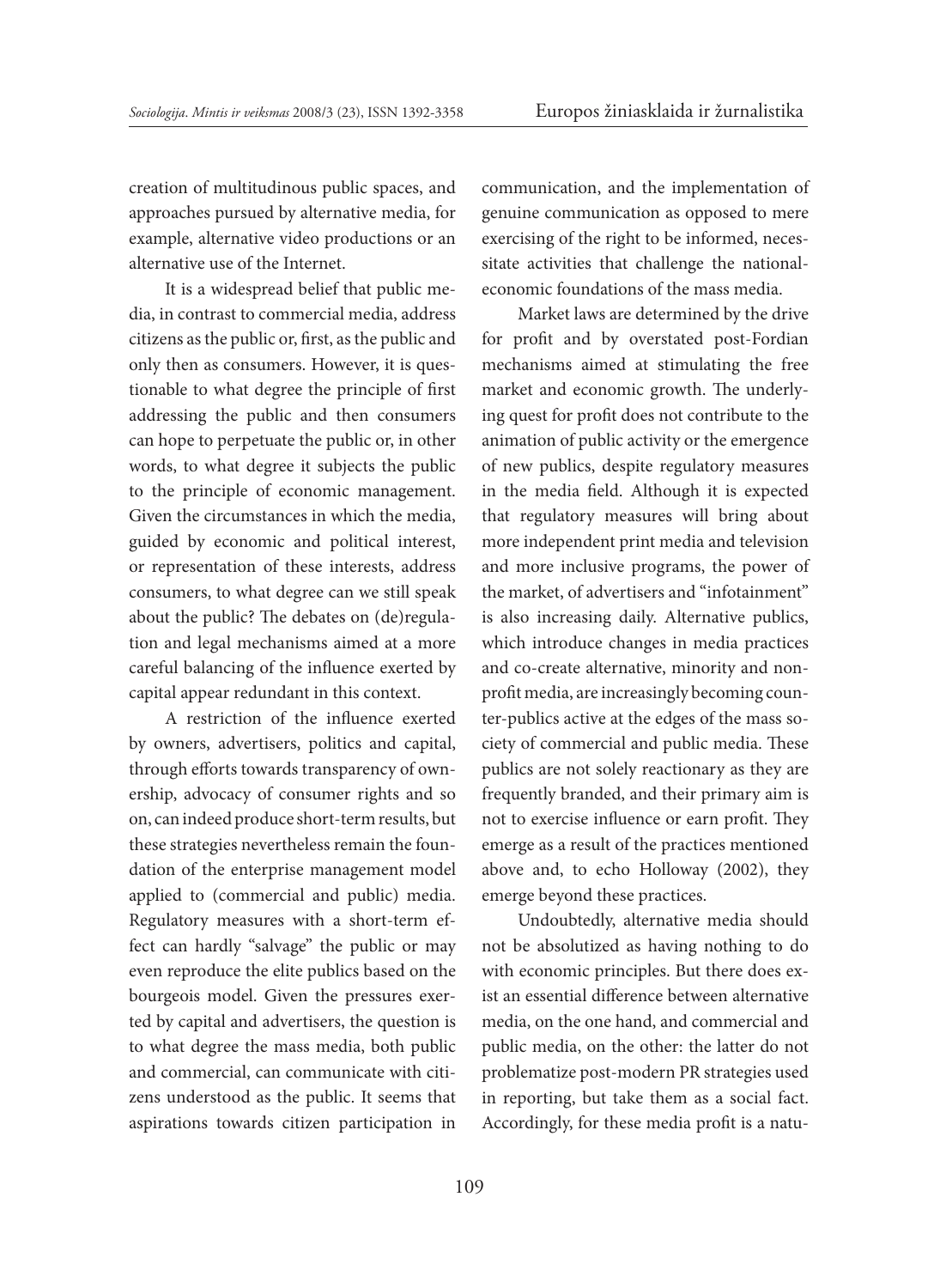ral frame of reference determining their operations. I see the potential of public-oriented media practices precisely in their ability to shatter this taken-for-granted logic that rests on profit increase and loss reduction. In this regard, public-oriented media develop at the edges of the post-capitalist system by implementing alternative practices in media management, for example, by rejecting traditional gatekeeper methods or by shaping content that introduces news topics that are considered non-news from the point of view of the mass media.

Therefore, Dewey's idea of public-generated media is today not realized by the mass media, either public or commercial. Being an element of the system governed by capital, in which the performance of the media is assessed primarily on the basis of added and surplus value, they are hardly capable of creating a space for public deliberation. In this regard, the difference between modern public and commercial media is almost negligible. For both, the public is more or less a (random) addressee and a welcome consumer. The participatory role of the public is reduced to the redundant option of call-in shows (voting) and the writing of readers' letters.

Public radio and television and the socalled main (national) newspapers also depart from the notion of public-generated media by pursuing a professional logic according to which an "in-house" journalist knows best what is good for the public. Examples from the Slovenian print media show that individual opinions that differ from the policy of the newspaper or the professional opinion of an "in-house" journalist, who frequently privatizes opinion on a certain issue, usually cannot find room in the media and are considered incompatible with managerial or political guiding principles.

The totalization of the journalist's opinion is reflected, for example, in the insistence on the position of "in-house" journalist, who thus becomes the only legitimate author of opinion pertaining to a specific topic. The implementation of the principle of democracy and the care for the public good are therefore reduced to allowing certain individuals, not belonging to the journalistic milieu, to express opinions, whereby the process of selecting these individuals is closely controlled. Or, as Brian (1998; 13, 15) says, the mass media allow access to content creation to a handful of individuals only; content is created in such a way that one person speaks while thousands or millions listen.

The survival of the mass media is increasingly dependent on media consumption, with commercial media being fully dependent on it and public media being anything but immune to it. What sets apart public media from commercial media are certain legal mechanisms serving to protect public media from complete dependence on economic principles. Various dimensions of the public sphere are promoted as if they were *de facto* part of public media, and as if occasional adjustments of economic levers were sufficient to ensure their public character. However, the public sphere does not simply arise as a result of restricting the influence of owners' and advertisers' interests.

Since media operation is governed by market laws, legal mechanisms are primarily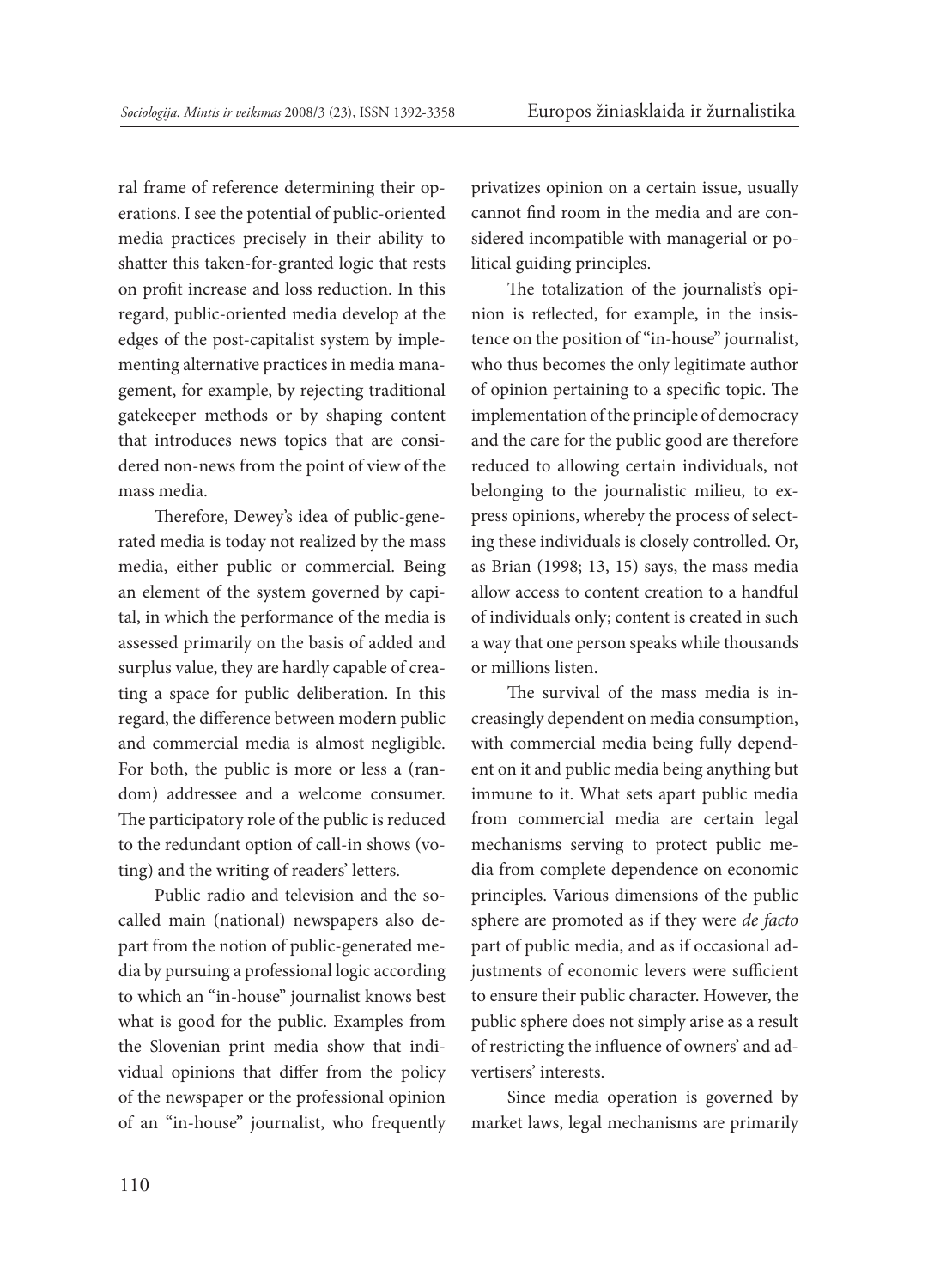intended for the regulation of media understood as market players, while the public is of secondary importance. It is questionable to what degree, despite legal norms, the media that remain dependent on market principles can be in the service of the public, not to mention their ability to create a space in which the public could take shape. Viewed from this perspective, the greatest benefit derived from regulatory measures is that they create less commercialized media, if it is sensible at all to speak of greater or lesser commercialization in the light of the struggle for economic survival that is equally important for both commercial and public media. Even if restrained by regulation, commercialization cannot create the climate needed to establish links between the public and the mass media, i.e. to bring about public-generated media.

Current commercialization keeps media confined to the economic principles of management evident from the commercial language promoting competitiveness, technological innovation, sales promotion, ownership control, professionalism of journalists, responsibility towards consumers, and so on. Within this type of social development based on capital accumulation and advancement of the goals of political clientele, it seems that the problem with public media is that nothing public can exist within them. The example of public media proves the utopian nature of the idea of newspapers as forums for debate and opinion exchange, but this certainly does not preclude public media from striving to achieve these goals. On the contrary, the very utopianism of such an outlook poses the need to thematize the public potential

of the media. At the same time, this utopianism points to an increasingly obvious fact, namely, that (alternative) publics are today formed at the edges of ideologies governing the market, regulation and commercialization, all of which determine the operation of the mass media. Alternative publics cannot be the product of these practices, since editors and journalists as gate keepers co-create a media-political-economic agenda by selecting the desired content, which *per definitionem* eliminates refractory opinions. In the case of the mass media, these opinions are neutralized by means of monopolistic and oligarchic practices; such a market "takes care that all unpleasant and annoying voices are removed" (Splichal 2005; 131).

My thesis here is that the public media, because of their dependence on economic factors and the interests of owners and advertisers, increasingly resemble commercial media; capital concentration is a reality for both. The influence of specific interests is inherent to the operation of commercial media, and, as such, it is not problematized. On the other hand, the necessity of preserving the independence of the public media is emphasized, although in present circumstances that independence is frequently fictitious. It is also necessary to draw attention to the unsuitability of policies that push public media towards the increasing dependence on economic and political interests, as well as to advocate the independence of public media and emphasize the need for changes that will bring them closer to public-generated media. However, it is difficult to dispel the impression that current political and economic constraints ac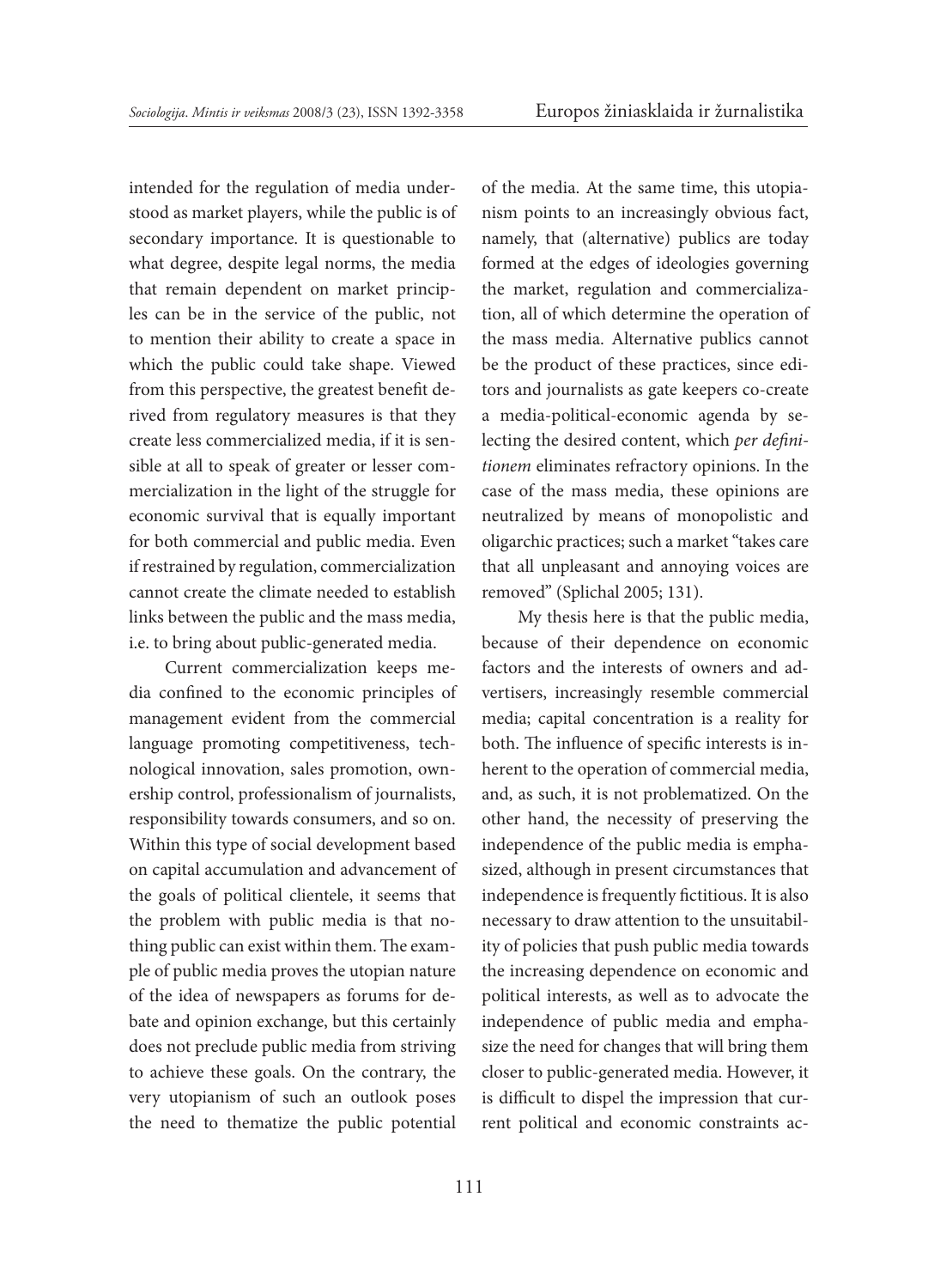tually do not leave room for public media to operate as public-generated media and that solutions should be sought elsewhere, beyond the enterprise model and the professional journalism approach.

The problematization of the public media and emphasis on the importance of preserving their public dimension do not exclude a search for the public potential in alternative media practices. Nevertheless, in the future more attention should be accorded to alternative practices that employ different ways to regulate economic dependence, including low-budget production, which places more emphasis on content, to on-line communication, which allows (could allow) economic independence, and to new media practices, for example, in the video segment (Babič 2006).

### **5. Conclusions**

This article highlighted the trends leading to the exhaustion of the potential of the public in public media and illustrated how, under the influence of political and economic interests, the public of the public media has diverged from the original idea implying the activity of individuals and their shaping of the media. The example of RTV Slovenia illustrates the constraints placed upon the public media by a national framework; it also reveals the lack of any desire to reformulate public media within a transnational frame that has been transpiring beyond acknowledged identity policies. Recent studies have confirmed the thesis that the mass media, being subject to economic pressures, treat the public as addressees and consumers. They have also shown that the media have been undergoing a process of transformation through which they have changed from spaces within the public sphere into mediated spaces for the mediation of economic power – not necessarily mediated to the public, but rather to other power centers.

Speaking about the potential of the public in connection with the media, it seems that this phenomenon should also be thematized outside the framework of public media. In so saying, I do not want to discredit attempts to "rehabilitate" the public of public media, but I do want to stress that development trends suggest that future publics will tend to be formed at the edges of or beyond the mass media and not only within the framework of the mass media. A new potential for a different understanding of the public has been provided by studies of alternative media (Atton 2004), social movement media (Downing 2005) that look into the possibility of producing public-generated media outside mass media production: the Internet, independent media centers, fanzine culture, open source initiatives, Internet radio, etc. These studies challenge the profit-oriented character of the current methods of information provision practiced by the mass media and the management and political strategies governing media companies. In these studies, public-generated media forms emerge as a result of the activity of committed individuals, interventions, networking, all done in a quest for non-dominant forms of media operation. They appear as a public space that enables new forms of media production and distribution, where individuals co-create the media, appear as ac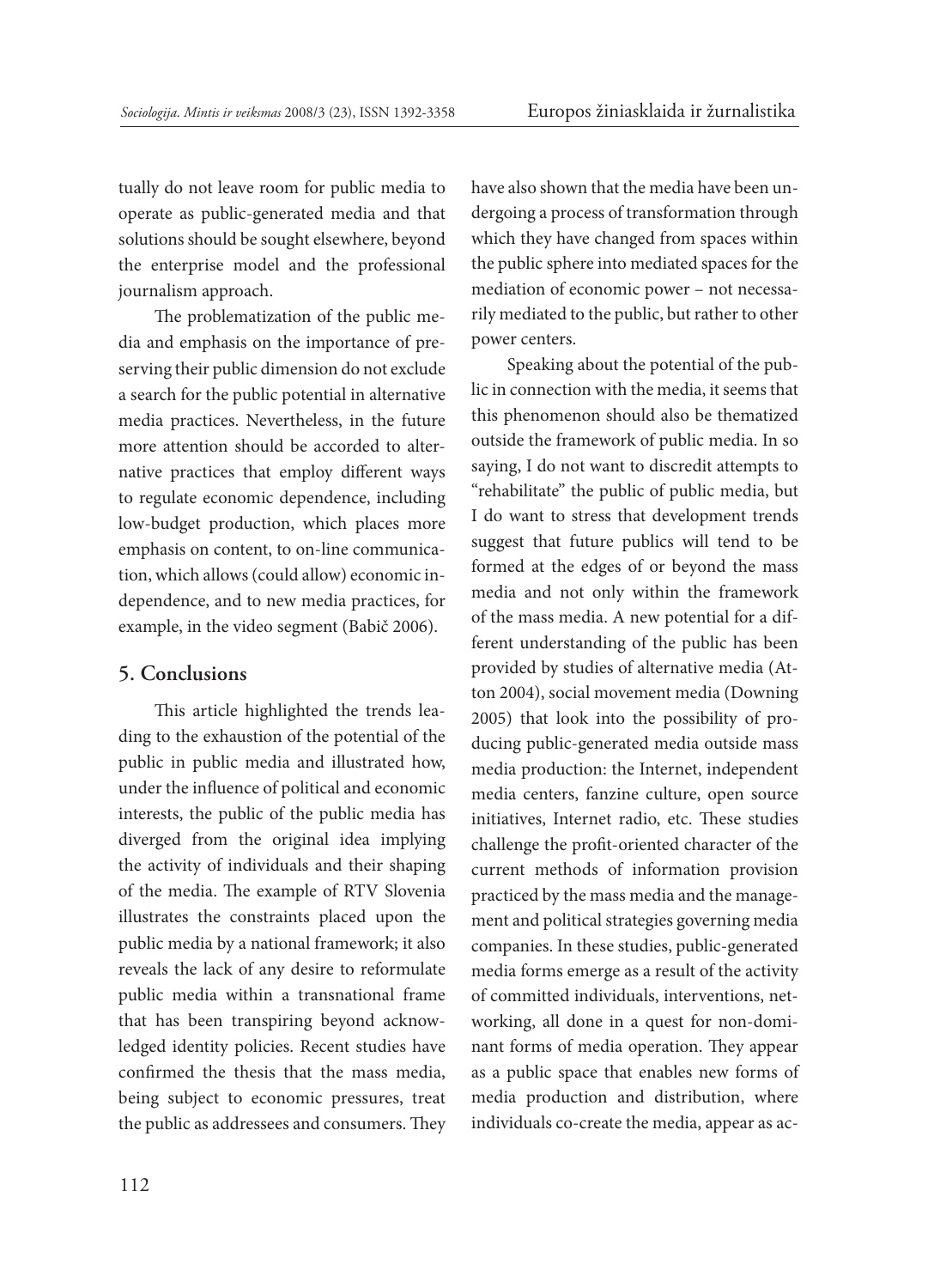tors and are not excluded from these media as mere recipients.

Alternative media, or individual amateur-journalists as imagined by Dewey, also reshape the norms of journalistic reporting. For example, independent media centers offer narratives from committed activists and amateur journalists who operate outside the institutionalized frameworks of media companies. By radicalizing journalistic practices, that is, by exchanging objectivity for responsibility, by creating a progressive media environment and redefining the public within participatory practices and transnational perspectives, amateur-journalists certainly encourage new media conceptualizations.

#### **References**

Arendt, Hannah. 1958. *The Human Condition*. Chicago: University of Chicago Press.

Atton, Chis. 2004. *An Alternative Internet: Radical Media, Politics and Creativity*. Edinburgh: Edinburgh University Press.

Babič, Jasna. 2006. "Kultura kamere: Video kot del političnega aktivizma", *Časopis za kritiko znanosti* 226: 151-60.

Boggs, Carl. 2000. *The End of Politics: Corporate Power and the Decline of the Public Sphere*. New York and London: The Guilford Press.

Bohman, James. 1999. "Citizenship and Norms of Publicity: Wide Public Reason in Cosmopolitan Societies", *Political Theory* 27(2): 176-202.

Brian, Martin. 1998. *Information Liberation*. London: Freedom Press.

Davis, Aeron. 2003. "Whither Mass Media and Power? Evidence for a Critical Elite Theory Alternative", *Media, Culture & Society* 25: 669-90.

Dewey, John. 1927/1984. *The Public and Its Problems. John Dewey: The Later Works, 1925-1953*, vol. 2. Carbondale and Edwardsville: Southern Illinois University Press.

Downing, John. 2005. "Activist Media, Civil Society and Social Movements". In: De Jong, Wilma, Shaw, Martin and Stammers, Neil (Eds.) *Global Activism, Global Media*. London: Pluto Press.

Fraser, Nancy. 1992. "Rethinking the Public Sphere: A Contribution to the Critique of Actually Existing Democracy". In: Calhoun, Craig (Ed.) *Habermas and the Public Sphere*. Cambridge: The MIT Press.

Fraser, Nancy. 2006. *Transnationalizing the Public Sphere*, prieiga per internetą (žiūrėta 2005 m. birželio mėn.) http://republicart.net/

Goodman, Dana. 1994. *The Republic of Letters: a Cultural History of the French Enlightenment*. Ithaca, London: Cornell University Press.

Habermas, Jürgen. 1962/1989. *The Structural Transformation of the Public Sphere: An Inquiry into a Category of Bourgeois Society.* Cambridge, Massachusetts: The MIT Press.

Habermas, Jürgen. 1998. *Die Postnationale Konstellation: Politische Essays*. Frankfurt am Main: Suhrkamp Verlag.

Holloway, John. 2002. *Change the World without Taking Power: The Meaning of Revolution Today*. London: Pluto Press.

Mayhew, Leon. H. 1997. *The New Public: Professional Communication and the Means of Social Influence*. Cambridge: Cambridge University Press.

Mihelj, Sabina. 2005. "The Mass Media and Nationalising States in the Post-Yugoslav Space". In: Pajnik, Mojca and Kuzmanić, Tonči (Eds.) *Nation–States and Xenophobia: In the Ruins of Former Yugoslavia*. Ljubljana: Mirovni inštitut.

Pajnik, Mojca. 2006. "Javnost kot politični fenomen: k transnacionalnim podobam", *Teorija in praksa*, 43(1-2): 260-275.

Sennett, Richard. 1977/1992. *The Fall of Public Man*. New York, London: W. W. Norton & Company.

Splichal, Slavko. 2005. *Kultura javnosti*. Ljubljana: Fakulteta za družbene vede.